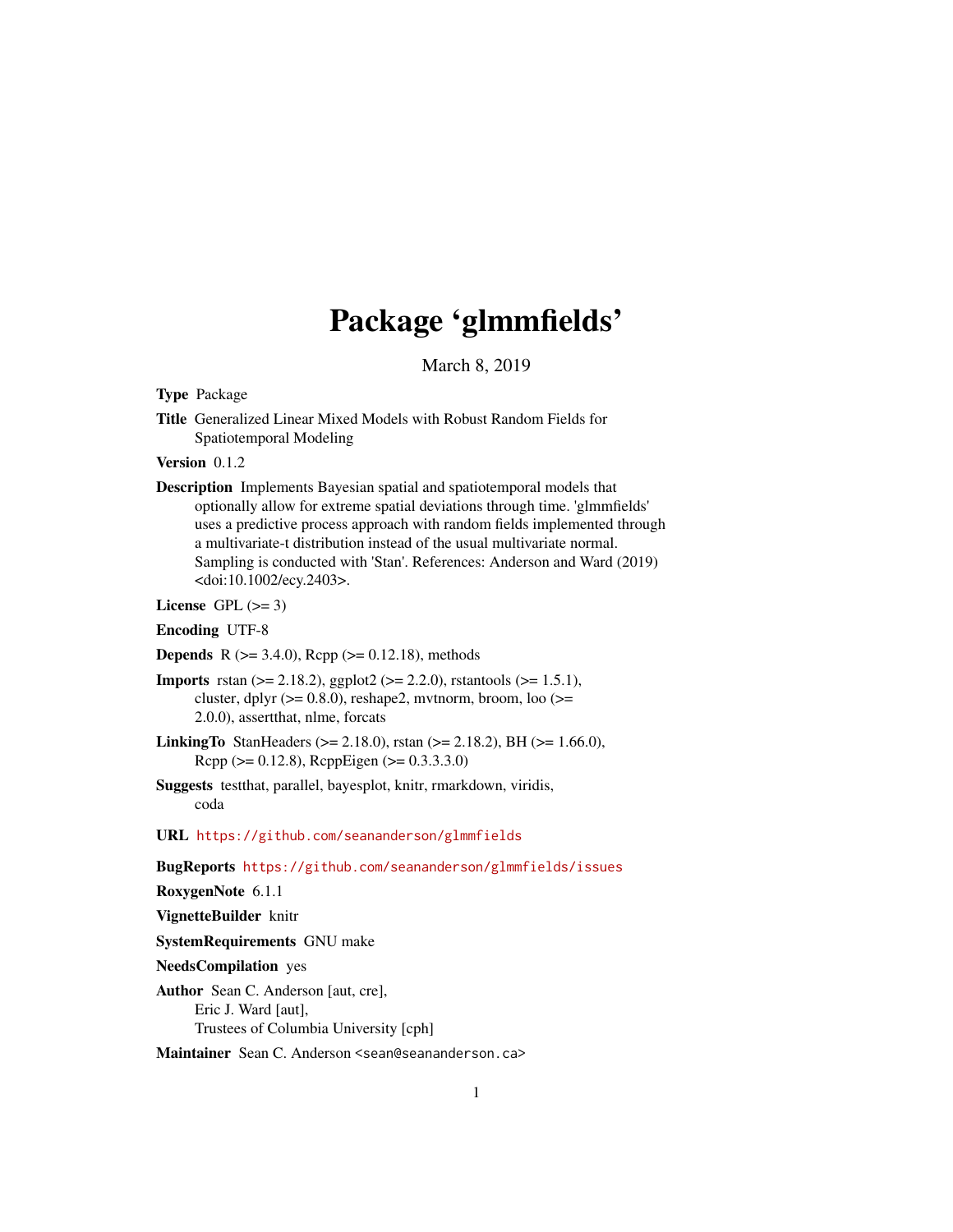<span id="page-1-0"></span>Repository CRAN

Date/Publication 2019-03-08 11:30:07 UTC

# R topics documented:

#### **Index** 2008 **[14](#page-13-0)**

glmmfields-package *The 'glmmfields' package.*

#### Description

Implements Bayesian spatial and spatiotemporal models that optionally allow for extreme spatial deviations through time. 'glmmfields' uses a predictive process approach with random fields implemented through a multivariate-t distribution instead of the usual multivariate normal. Sampling is conducted with 'Stan'.

#### References

Stan Development Team (2018). RStan: the R interface to Stan. R package version 2.18.2. http://mc-stan.org

format\_data *Format data for fitting a glmmfields model*

#### Description

Format data for fitting a glmmfields model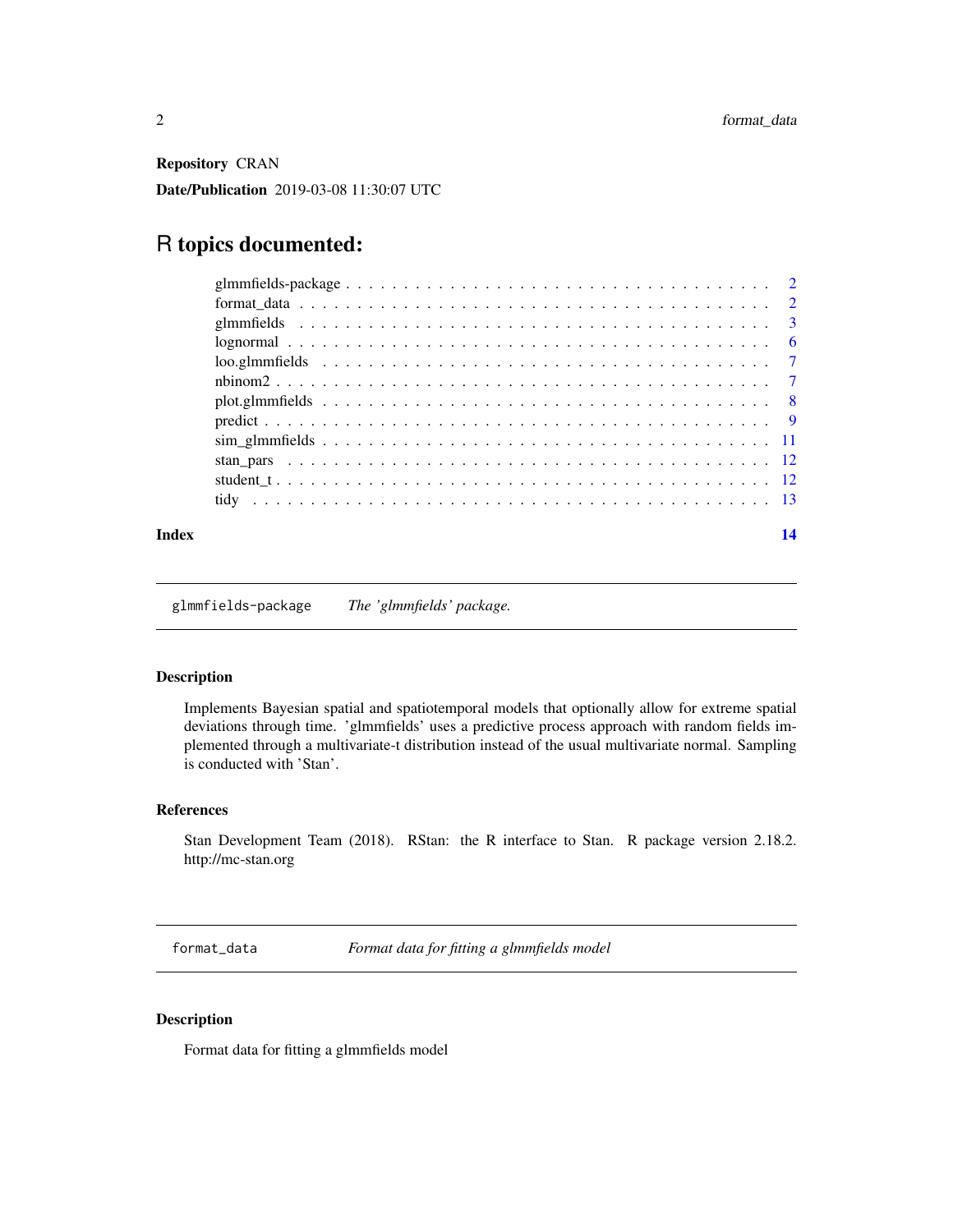#### <span id="page-2-0"></span>glmmfields 3

#### Usage

```
format_data(data, y, X, time, lon = "lon", lat = "lat",
  station = NULL, nknots = 25L, covariance = c ("squared-exponential",
  "exponential", "matern"), fixed_intercept = FALSE, cluster = c("pam",
  "kmeans"))
```
#### Arguments

| data            | A data frame to be formatted                                                                                                   |  |
|-----------------|--------------------------------------------------------------------------------------------------------------------------------|--|
| У               | A numeric vector of the response                                                                                               |  |
| X               | A matrix of the predictors                                                                                                     |  |
| time            | A character object giving the name of the time column                                                                          |  |
| lon             | A character object giving the name of the longitude column                                                                     |  |
| lat             | A character object giving the name of the latitude column                                                                      |  |
| station         | A numeric vector giving the integer ID of the station                                                                          |  |
| nknots          | The number of knots                                                                                                            |  |
| covariance      | The type of covariance function                                                                                                |  |
| fixed_intercept |                                                                                                                                |  |
|                 | Should the intercept be fixed?                                                                                                 |  |
| cluster         | The type of clustering algorithm used to determine the not locations. " $pam$ " =<br>pam. kmeans is faster for large datasets. |  |
|                 |                                                                                                                                |  |

<span id="page-2-1"></span>

glmmfields *Fit a spatiotemporal random fields GLMM*

#### Description

Fit a spatiotemporal random fields model that optionally uses the MVT distribution instead of a MVN distribution to allow for spatial extremes through time. It is also possible to fit a spatial random fields model without a time component.

#### Usage

```
glmmfields(formula, data, lon, lat, time = NULL, nknots = 15L,
 prior\_gp_{theta = half_t(3, 0, 5), prior\_gp_{sigma = half_t(3, 0, 5),prior_sigma = half_t(3, 0, 5), prior_rw_sigma = half_t(3, 0, 5),
 prior_intercept = student_t(3, 0, 10), prior_beta = student_t(3, 0,
  3), prior_phi = student_t(1000, 0, 0.5), fixed_df_value = 1000,
  fixed_phi_value = 0, estimate_df = FALSE, estimate_ar = FALSE,
  family = gaussian(link = "identity"),
 covariance = c("squared-exponential", "exponential", "matern"),
 matern_kappa = 0.5, algorithm = c("sampling", "meanfield"),
 year_re = FALSE, nb_lower_truncation = 0,control = list(adapt\_delta = 0.9), save\_log\_lik = FALSE,
  df_lower_bound = 2, cluster = c("pam", "kmeans"), ...
```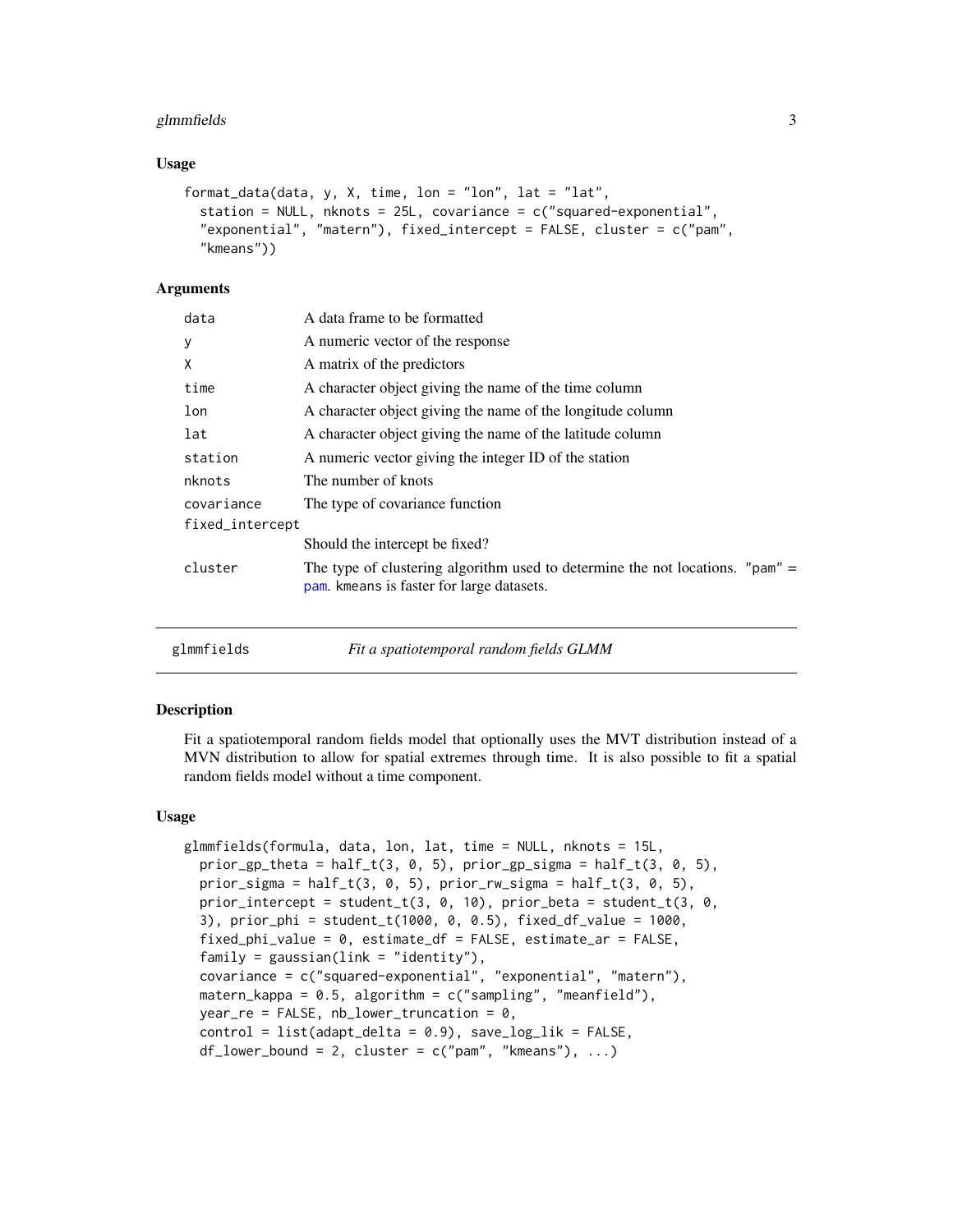# <span id="page-3-0"></span>Arguments

| formula         | The model formula.                                                                                                                                                                                                                                                                                                                                                                                                                                                             |  |
|-----------------|--------------------------------------------------------------------------------------------------------------------------------------------------------------------------------------------------------------------------------------------------------------------------------------------------------------------------------------------------------------------------------------------------------------------------------------------------------------------------------|--|
| data            | A data frame.                                                                                                                                                                                                                                                                                                                                                                                                                                                                  |  |
| lon             | A character object giving the name of the longitude column.                                                                                                                                                                                                                                                                                                                                                                                                                    |  |
| lat             | A character object giving the name of the latitude column.                                                                                                                                                                                                                                                                                                                                                                                                                     |  |
| time            | A character object giving the name of the time column. Leave as NULL to fit a<br>spatial GLMM without a time element.                                                                                                                                                                                                                                                                                                                                                          |  |
| nknots          | The number of knots to use in the predictive process model. Smaller values will<br>be faster but may not adequately represent the shape of the spatial pattern.                                                                                                                                                                                                                                                                                                                |  |
| prior_gp_theta  | The prior on the Gaussian Process scale parameter. Must be declared with<br>$half_t()$ . Here, and throughout, priors that are normal or half-normal can be<br>implemented by setting the first parameter in the half-t or student-t distribution<br>to a large value. E.g. something greater than 100.                                                                                                                                                                        |  |
| prior_gp_sigma  | The prior on the Gaussian Process eta parameter. Must be declared with half_t().                                                                                                                                                                                                                                                                                                                                                                                               |  |
| prior_sigma     | The prior on the observation process scale parameter. Must be declared with<br>$half_t()$ . This acts as a substitute for the scale parameter in whatever obser-<br>vation distribution is being used. E.g. the CV for the Gamma or the dispersion<br>parameter for the negative binomial.                                                                                                                                                                                     |  |
| prior_rw_sigma  | The prior on the standard deviation parameter of the random walk process (if<br>specified). Must be declared with half_t().                                                                                                                                                                                                                                                                                                                                                    |  |
| prior_intercept |                                                                                                                                                                                                                                                                                                                                                                                                                                                                                |  |
|                 | The prior on the intercept parameter. Must be declared with $student_t()$ .                                                                                                                                                                                                                                                                                                                                                                                                    |  |
| prior_beta      | The prior on the slope parameters (if any). Must be declared with student_t().                                                                                                                                                                                                                                                                                                                                                                                                 |  |
| prior_phi       | The prior on the AR parameter. Must be declared with $student_t()$ .                                                                                                                                                                                                                                                                                                                                                                                                           |  |
| fixed_df_value  | The fixed value for the student-t degrees of freedom parameter if the degrees<br>of freedom parameter is fixed in the MVT. If the degrees of freedom parameter<br>is estimated then this argument is ignored. Must be 1 or greater. Very large<br>values (e.g. the default value) approximate the normal distribution. If the value<br>is $\ge$ =1000 then a true MVN distribution will be fit.                                                                                |  |
| fixed_phi_value |                                                                                                                                                                                                                                                                                                                                                                                                                                                                                |  |
|                 | The fixed value for temporal autoregressive parameter, between random fields<br>at time $(t)$ and time $(t-1)$ . If the phi parameter is estimated then this argument is<br>ignored.                                                                                                                                                                                                                                                                                           |  |
| estimate_df     | Logical: should the degrees of freedom parameter be estimated?                                                                                                                                                                                                                                                                                                                                                                                                                 |  |
| estimate_ar     | Logical: should the AR (autoregressive) parameter be estimated? Here, this<br>refers to a autoregressive process in the evolution of the spatial field through<br>time.                                                                                                                                                                                                                                                                                                        |  |
| family          | Family object describing the observation model. Note that only one link is<br>implemented for each distribution. Gamma, negative binomial (specified via<br>$nbinom2()$ as $nbinom2(1ink = "log")$ , and Poisson must have a log link. Bi-<br>nomial must have a logit link. Also implemented is the lognormal (specified via<br>$lognormal()$ as $lognormal(line = "log")$ . Besides the negative binomial<br>and lognormal, other families are specified as shown in family. |  |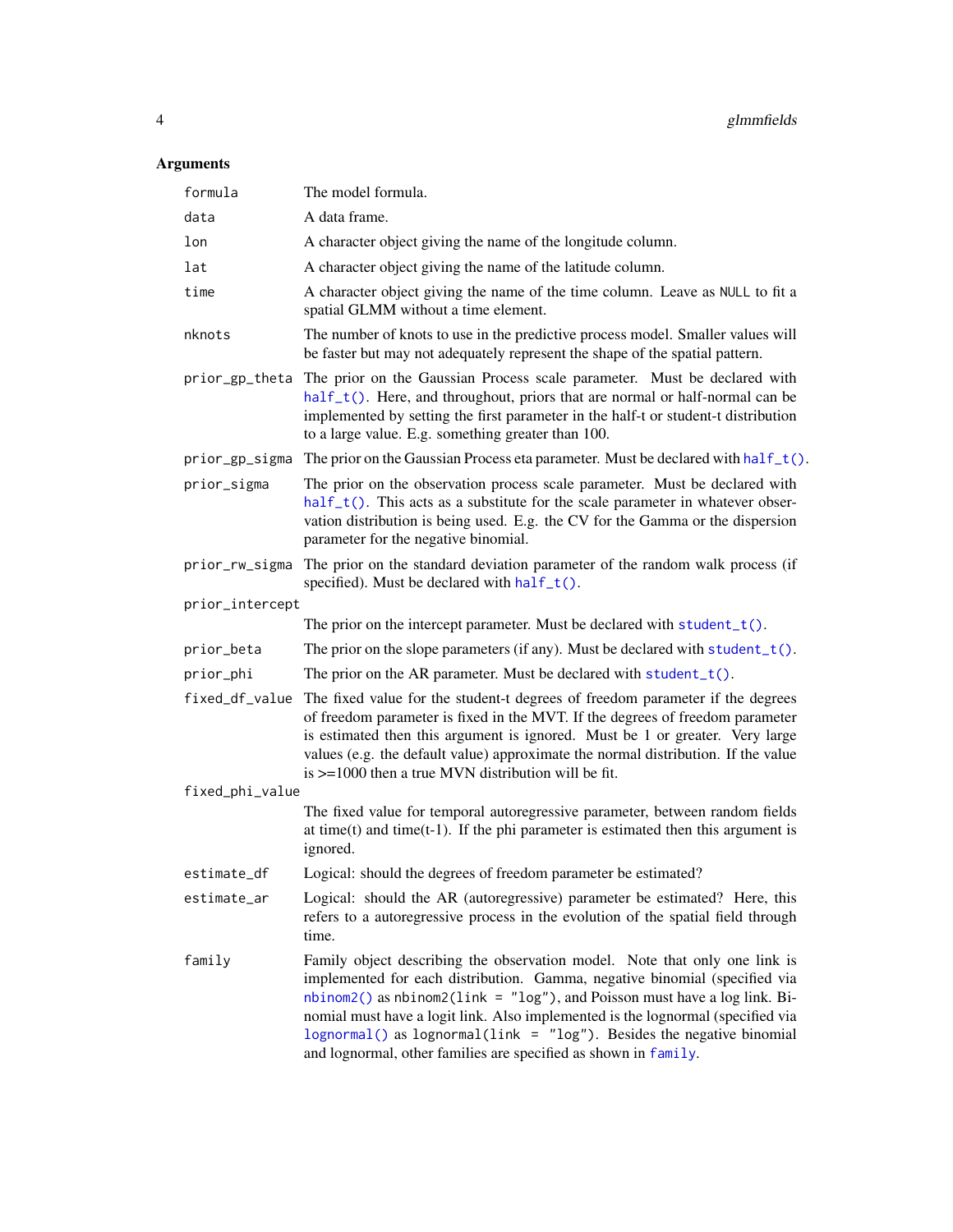#### <span id="page-4-0"></span>glmmfields 5

| covariance          | The covariance function of the Gaussian Process. One of "squared-exponential",<br>"exponential", or "matern".                                                                                                                                                                                                                                                                   |  |
|---------------------|---------------------------------------------------------------------------------------------------------------------------------------------------------------------------------------------------------------------------------------------------------------------------------------------------------------------------------------------------------------------------------|--|
| matern_kappa        | Optional parameter for the Matern covariance function. Optional values are 1.5<br>or 2.5. Values of 0.5 are equivalent to exponential.                                                                                                                                                                                                                                          |  |
| algorithm           | Character object describing whether the model should be fit with full NUTS<br>MCMC or via the variational inference mean-field approach. See rstan:: vb().<br>Note that the variational inference approach should not be trusted for final infer-<br>ence and is much more likely to give incorrect inference than MCMC.                                                        |  |
| year_re             | Logical: estimate a random walk for the time variable? If TRUE, then no fixed<br>effects (B coefficients) will be estimated. In this case, prior_intercept will<br>be used as the prior for the initial value in time.                                                                                                                                                          |  |
| nb_lower_truncation |                                                                                                                                                                                                                                                                                                                                                                                 |  |
|                     | For NB2 only: lower truncation value. E.g. 0 for no truncation, 1 for 1 and<br>all values above. Note that estimation is likely to be considerably slower with<br>lower truncation because the sampling is not vectorized. Also note that the<br>log likelihood values returned for estimating quantities like LOOIC will not be<br>correct if lower truncation is implemented. |  |
| control             | List to pass to rstan::sampling(). For example, increase adapt_delta if<br>there are warnings about divergent transitions: control = $list$ (adapt_delta = 0.99).<br>By default, glmmfields sets adapt_delta = $0.9$ .                                                                                                                                                          |  |
| save_log_lik        | Logical: should the log likelihood for each data point be saved so that informa-<br>tion criteria such as LOOIC or WAIC can be calculated? Defaults to FALSE so<br>that the size of model objects is smaller.                                                                                                                                                                   |  |
|                     | df_lower_bound The lower bound on the degrees of freedom parameter. Values that are too low,<br>e.g. below 2 or 3, it might affect chain convergence. Defaults to 2.                                                                                                                                                                                                            |  |
| cluster             | The type of clustering algorithm used to determine the knot locations. " $pam$ " =<br>cluster::pam(). The "kmeans" algorithm will be faster on larger datasets.                                                                                                                                                                                                                 |  |
| $\cdots$            | Any other arguments to pass to rstan::sampling().                                                                                                                                                                                                                                                                                                                               |  |

#### Details

Note that there is no guarantee that the default priors are reasonable for your data. Also, there is no guarantee the default priors will remain the same in future versions. Therefore it is important that you specify any priors that are used in your model, even if they replicate the defaults in the package. It is particularly important that you consider that prior on gp\_theta since it depends on the distance between your location points. You may need to scale your coordinate units so they are on a ballpark range of 1-10 by, say, dividing the coordinates (say in UTMs) by several order of magnitude.

## Examples

```
# Spatiotemporal example:
set.seed(1)
s \leq \text{sim\_glmmfields(n\_draws = 12, n_knots = 12, gp_theta = 1.5,gp\_sigma = 0.2, sd\_obs = 0.2print(s$plot)
# options(mc.cores = parallel::detectCores()) # for parallel processing
```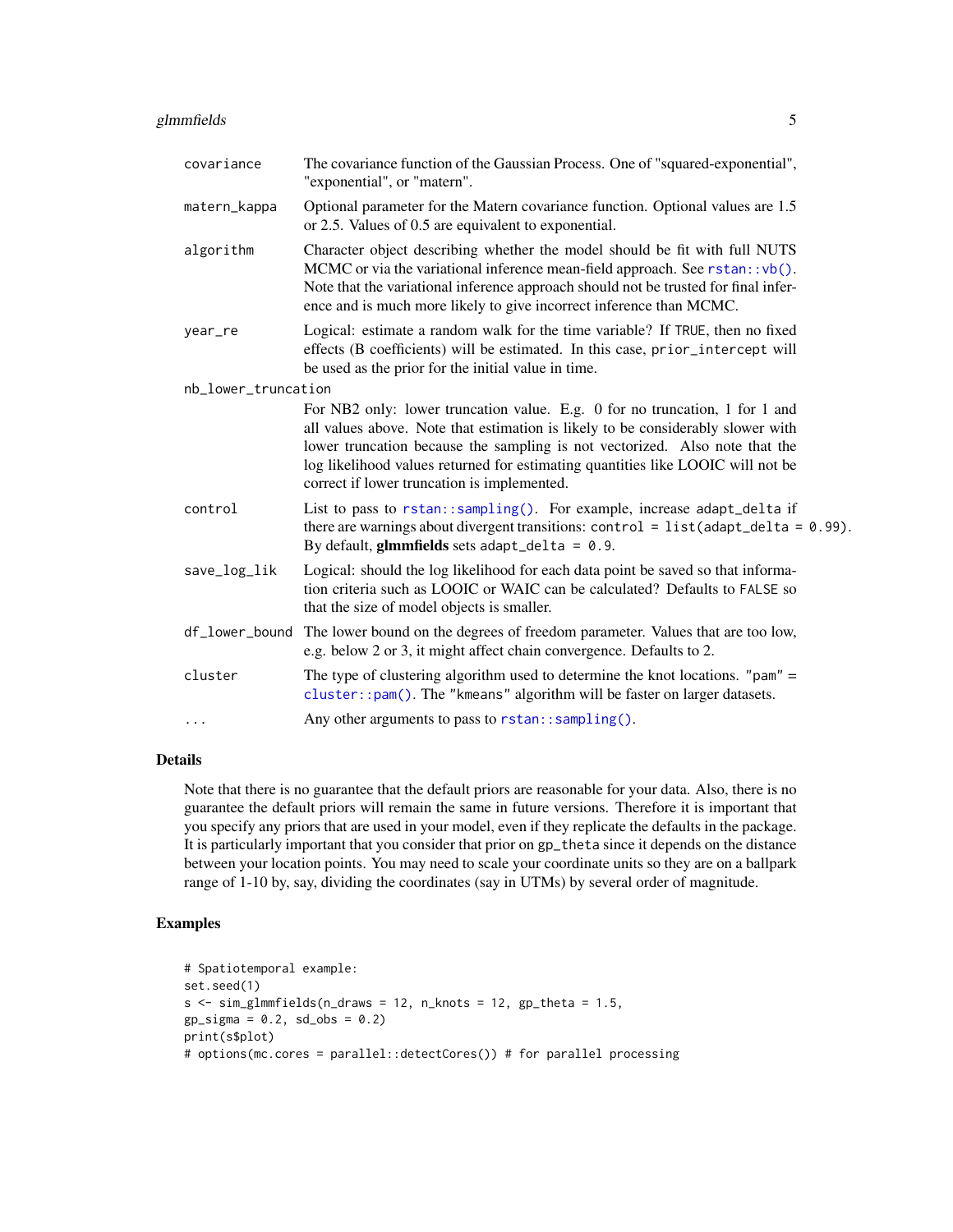```
# should use 4 or more chains for real model fits
m \leq glmmfields(y \sim 0, time = "time",
lat = "lat", lon = "lon", data = s$dat,nknots = 12, iter = 1000, chains = 2, seed = 1)
# Spatial example (with covariates) from the vignette and customizing
# some priors:
set.seed(1)
N <- 100 # number of data points
temperature <- rnorm(N, 0, 1) # simulated temperature data
X <- cbind(1, temperature) # design matrix
s <- sim_glmmfields(n_draws = 1, gp_theta = 1.2, n_data_points = N,
  gp\_sigma = 0.3, sd\_obs = 0.1, n\_knots = 12, obs\_error = "gamma",covariance = "squared-exponential", X = X,
  B = c(0.5, 0.2) # B represents our intercept and slope
d <- s$dat
d$temperature <- temperature
library(ggplot2)
ggplot(s$dat, aes(lon, lat, colour = y)) +
  viridis::scale_colour_viridis() +
  geom_point(size = 3)
m_spatial <- glmmfields(y ~ temperature, data = d, family = Gamma(link = "log"),
  lat = "lat", lon = "lon", nknots = 12, iter = 2000, chains = 2,
  prior_beta = student_t(100, 0, 1), prior_intercept = student_t(100, 0, 5),
  control = list(adapt_delta = 0.95))
```
<span id="page-5-1"></span>lognormal *Lognormal family*

#### **Description**

Lognormal family

#### Usage

```
lognormal(link = "log")
```
#### Arguments

link The link (must be log)

#### Examples

lognormal()

<span id="page-5-0"></span>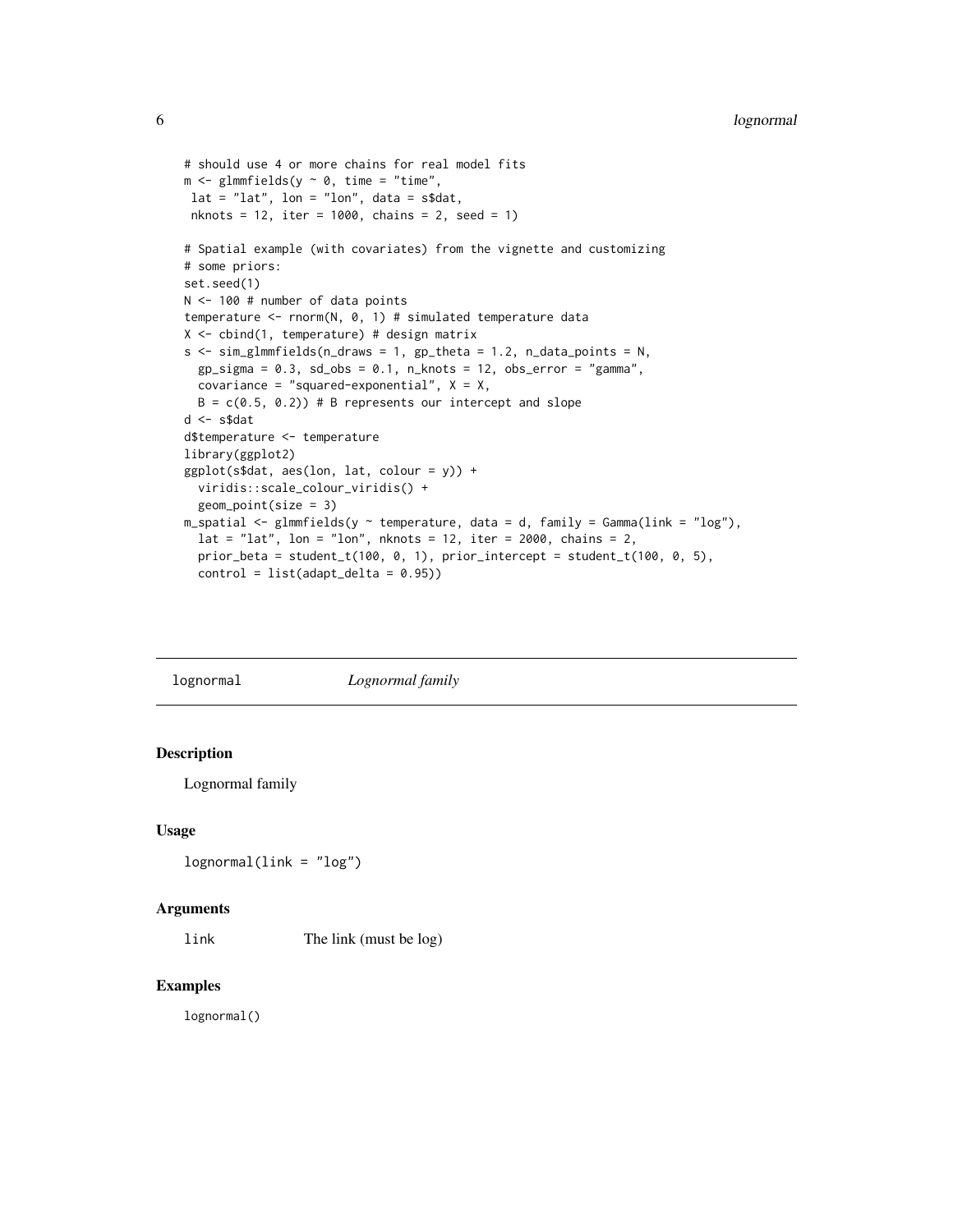<span id="page-6-0"></span>loo.glmmfields *Return LOO information criteria*

#### Description

Extract the LOOIC (leave-one-out information criterion) using  $loo::loo()$ .

#### Usage

```
## S3 method for class 'glmmfields'
\text{loo}(x, \ldots)
```
#### Arguments

|   | Output from glmmfields(). Must be fit with save_log_lik = TRUE, which is<br><i>not</i> the default. |
|---|-----------------------------------------------------------------------------------------------------|
| . | Arguments for $loo::relative\_eff()$ and $loo::loo.array()$ .                                       |

#### Examples

```
set.seed(1)
s \leq \text{sim\_glmmfields(n\_draws = 12, n_knots = 12, gp_theta = 1.5,gp\_sigma = 0.2, sd\_obs = 0.2# options(mc.cores = parallel::detectCores()) # for parallel processing
# save_log_lik defaults to FALSE to save space but is needed for loo():
m \leq -glmmfields(y \sim 0, time = "time",
lat = "lat", lon = "lon", data = s$dat,nknots = 12, iter = 1000, chains = 4, seed = 1,
 save_log_lik = TRUE)
loop(m)
```
<span id="page-6-1"></span>

| nbinom2 | Negative binomial family |  |
|---------|--------------------------|--|
|         |                          |  |

#### Description

This is the NB2 parameterization where the variance scales quadratically with the mean.

#### Usage

nbinom2(link = "log")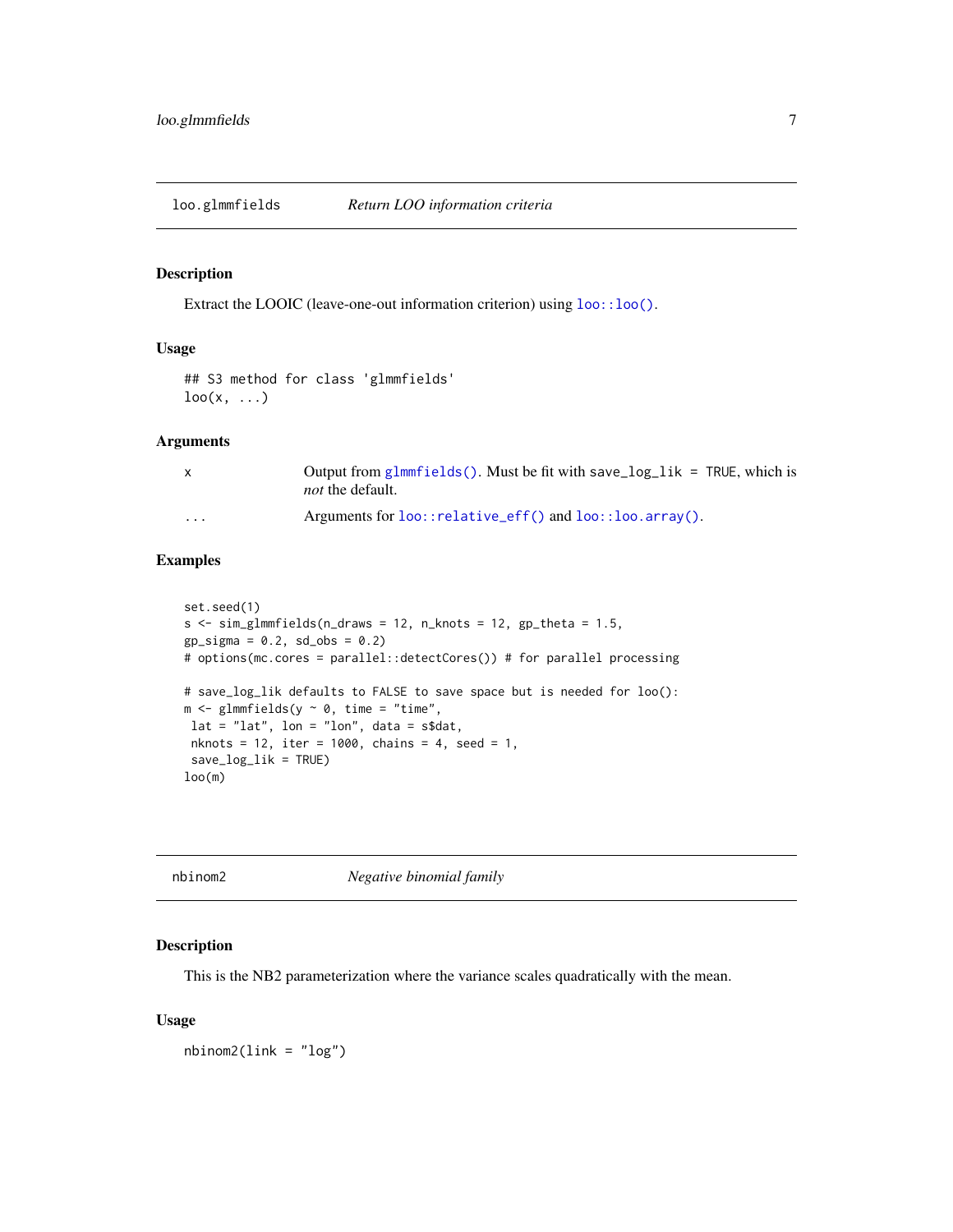#### <span id="page-7-0"></span>**Arguments**

link The link (must be log)

#### Examples

nbinom2()

plot.glmmfields *Plot predictions from an glmmfields model*

#### Description

Plot predictions from an glmmfields model

#### Usage

```
## S3 method for class 'glmmfields'
plot(x, type = c("prediction", "spatial-residual",
  "residual-vs-fitted"), link = TRUE, ...)
```
#### Arguments

|           | An object returned by glmmfields                                             |
|-----------|------------------------------------------------------------------------------|
| type      | Type of plot                                                                 |
| link      | Logical: should the plots be made on the link scale or on the natural scale? |
| $\ddotsc$ | Other arguments passed to predict, glmm fields                               |
|           |                                                                              |

#### Examples

```
# Spatiotemporal example:
set.seed(1)
s \leq \text{sim\_glmmfields(n\_draws = 12, n_knots = 12, gp_theta = 1.5,gp\_sigma = 0.2, sd\_obs = 0.1# options(mc.cores = parallel::detectCores()) # for parallel processing
m \leq -glmmfields(y \sim 0, time = "time",
lat = "lat", lon = "lon", data = s$dat,nknots = 12, iter = 600, chains = 1)
x \leq plot(m, type = "prediction")x
x + ggplot2::scale_color_gradient2()
plot(m, type = "spatial-residual")
plot(m, type = "residual-vs-fitted")
```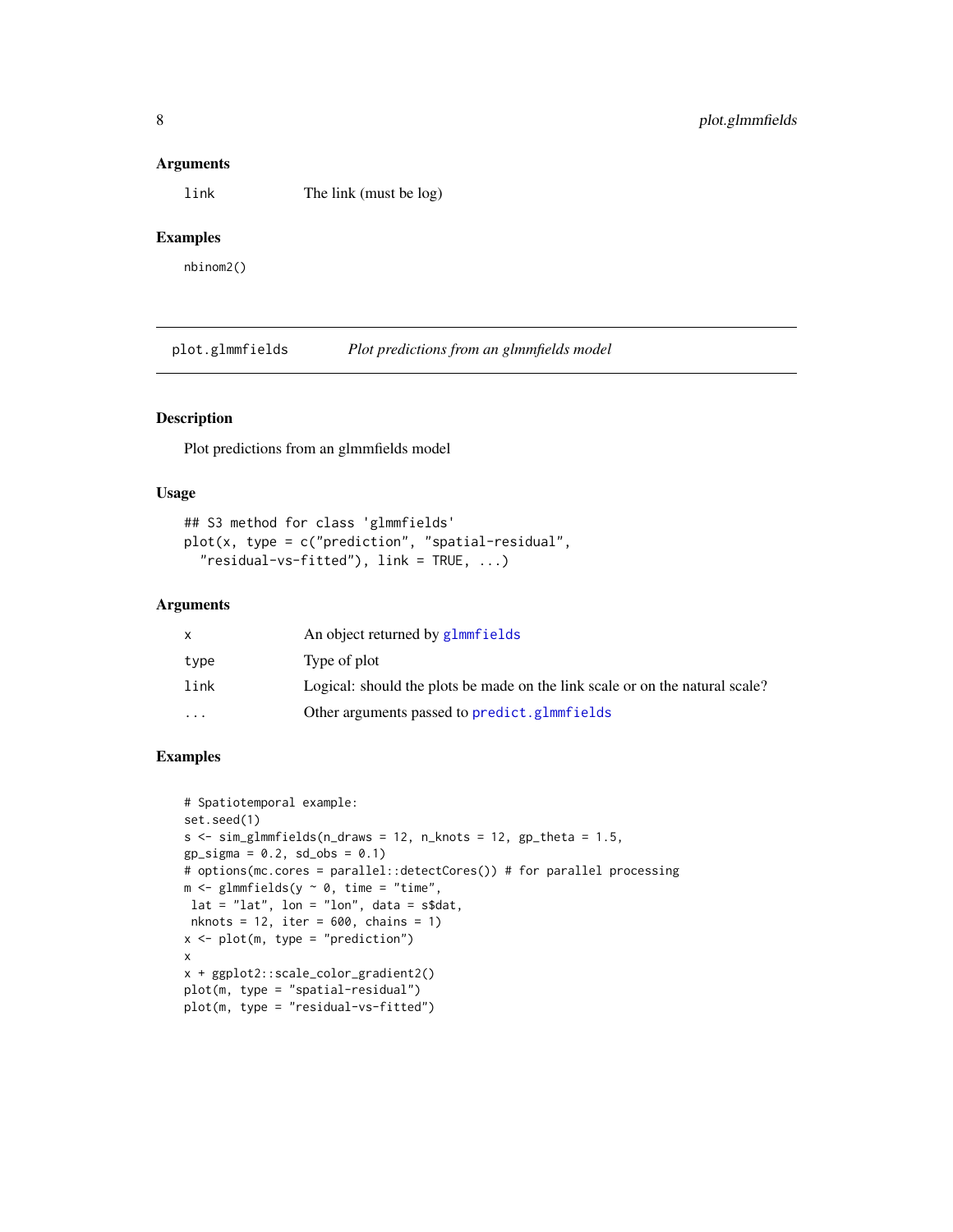<span id="page-8-0"></span>

#### <span id="page-8-1"></span>Description

These functions extract posterior draws or credible intervals. The helper functions are named to match those in the rstanarm package and call the function predict() with appropriate argument values.

#### Usage

```
## S3 method for class 'glmmfields'
predictive_interval(object, ...)
## S3 method for class 'glmmfields'
posterior_linpred(object, ...)
## S3 method for class 'glmmfields'
posterior_predict(object, ...)
## S3 method for class 'glmmfields'
predict(object, newdata = NULL,
  estimate_method = c("median", "mean"), conf_level = 0.95,
  interval = c("confidence", "prediction"), type = c("link",
  "response"), return_mcmc = FALSE, iter = "all", ...
```
#### Arguments

| An object returned by glmmfields().                                                                                |  |
|--------------------------------------------------------------------------------------------------------------------|--|
| Ignored currently                                                                                                  |  |
| Optionally, a data frame to predict on                                                                             |  |
| estimate_method                                                                                                    |  |
| Method for computing point estimate ("mean" or "median")                                                           |  |
| Probability level for the credible intervals.                                                                      |  |
| Type of interval calculation. Same as for $stats::predict.lm()$ .                                                  |  |
| Whether the predictions are returned on "link" scale or "response" scale (Same<br>as for stats:: $predict.glm()$ . |  |
| Logical. Should the full MCMC draws be returned for the predictions?                                               |  |
| Number of MCMC iterations to draw. Defaults to all.                                                                |  |
|                                                                                                                    |  |

### Examples

library(ggplot2)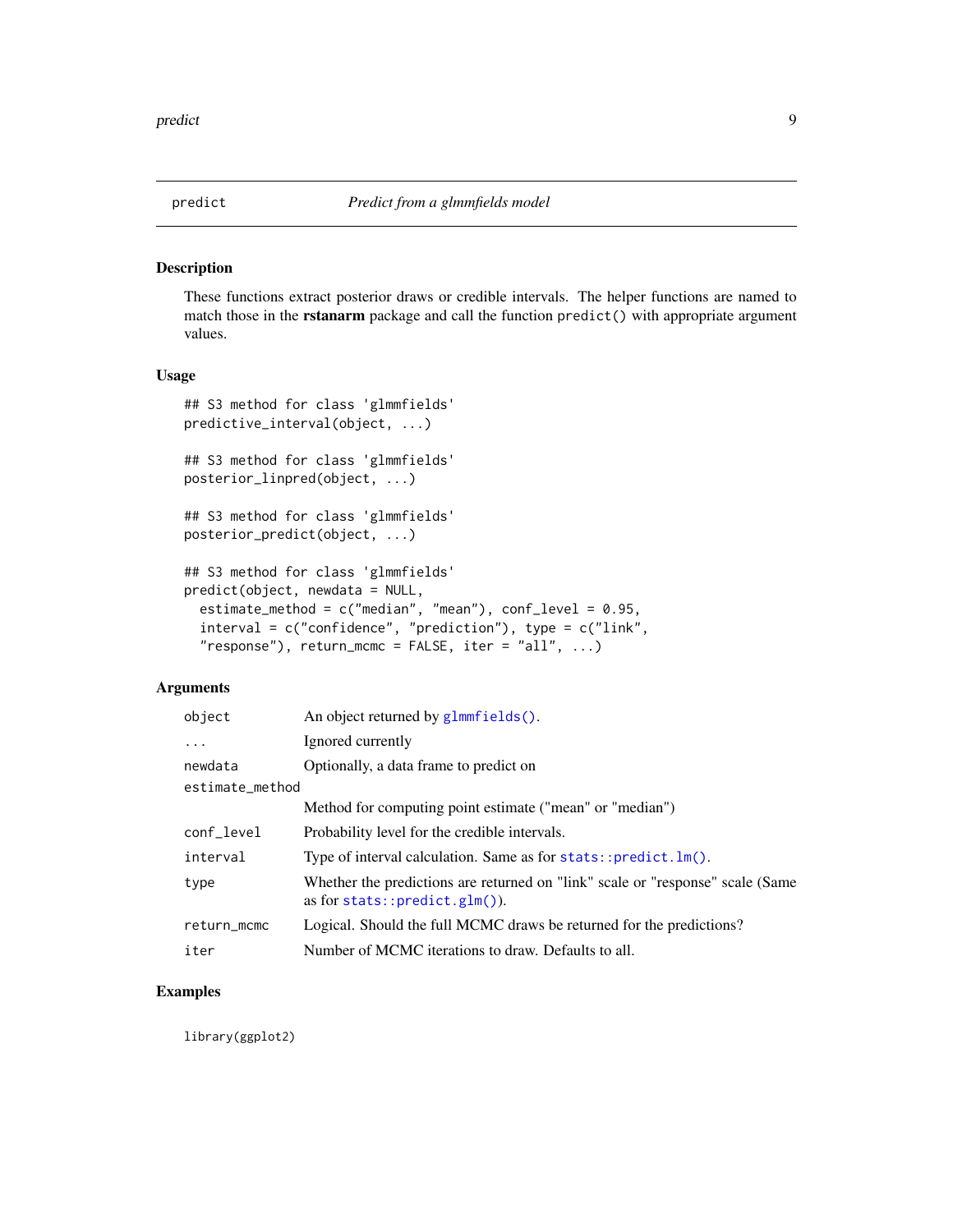```
# simulate:
set.seed(1)
s <- sim_glmmfields(
 n_{\text{max}} = 12, n_{\text{max}} = 12, gp_{\text{max}} = 2.5,
  gp\_sigma = 0.2, sd\_obs = 0.1\lambda# fit:
# options(mc.cores = parallel::detectCores()) # for parallel processing
m \leq -glmmfields(y ~ 0,
  data = s$dat, time = "time",
  lat = "lat", lon = "lon",nknots = 12, iter = 800, chains = 1
)
# Predictions:
# Link scale credible intervals:
p <- predict(m, type = "link", interval = "confidence")
head(p)
# Prediction intervals on new observations (include observation error):
p <- predictive_interval(m)
head(p)
# Posterior prediction draws:
p <- posterior_predict(m, iter = 100)
dim(p) # rows are iterations and columns are data elements
# Draws from the linear predictor (not in link space):
p <- posterior_linpred(m, iter = 100)
dim(p) # rows are iterations and columns are data elements
# Use the `tidy` method to extract parameter estimates as a data frame:
head(tidy(m, conf.int = TRUE, conf.method = "HPDinterval"))
# Make predictions on a fine-scale spatial grid:
pred_grid <- expand.grid(
  lat = seq(min(s$dat$lat), max(s$dat$lat), length.out = 25),
  lon = seq(min(s$dat$lon), max(s$dat$lon), length.out = 25),
  time = unique(s$dat$time)
)
pred_grid$prediction <- predict(m,
  newdata = pred_grid, type = "response", iter = 100,
  estimate_method = "median"
)$estimate
ggplot(pred_grid, aes(lon, lat, fill = prediction)) +
  facet_wrap(~time) +
  geom_raster() +
  scale_fill_gradient2()
```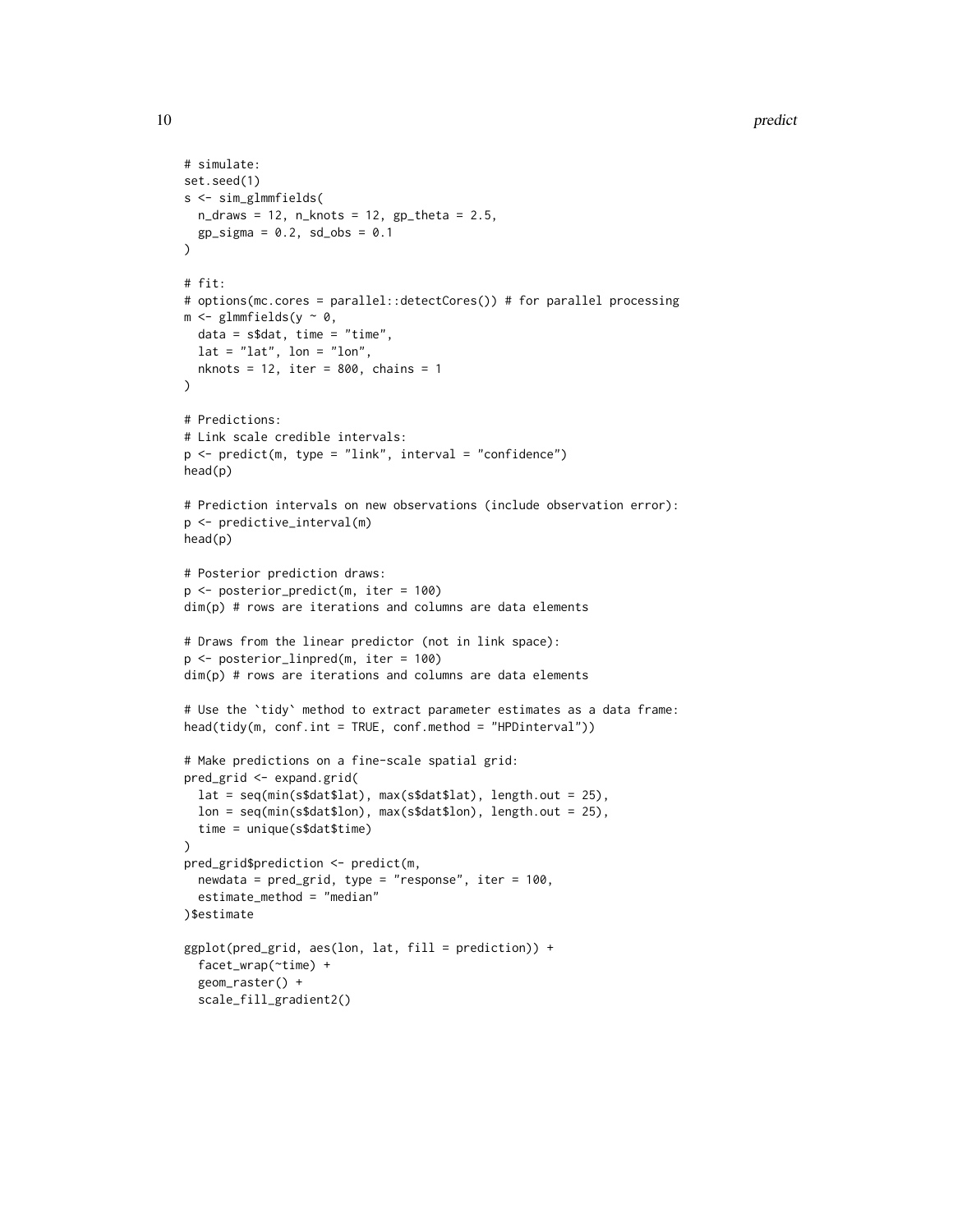<span id="page-10-0"></span>

#### Description

Simulate a random field with a MVT distribution

#### Usage

```
sim\_glmmfields(n_knots = 15, n_draws = 10, gp_theta = 0.5,gp\_sigma = 0.2, mvt = TRUE, df = 1e+06, seed = NULL,
 n\_data\_points = 100, sd\_obs = 0.1,
 covariance = c("squared-exponential", "exponential", "matern"),
 matern_kappa = 0.5, obs_error = c("normal", "gamma", "poisson",
  "nb2", "binomial", "lognormal"), B = c(0), phi = 0, X = rep(1,
  n_{\text{max}} \cdot n_{\text{data\_points}}, g = data-frame(lon = runif(n_{\text{data\_points}}, 0,10), lat = runif(n_data_points, 0, 10)))
```
#### Arguments

| n_knots       | The number of knots                                                                                   |  |
|---------------|-------------------------------------------------------------------------------------------------------|--|
| n_draws       | The number of draws (for example, the number of years)                                                |  |
| gp_theta      | The Gaussian Process scale parameter                                                                  |  |
| gp_sigma      | The Gaussian Process variance parameter                                                               |  |
| mvt           | Logical: MVT? (vs. MVN)                                                                               |  |
| df            | The degrees of freedom parameter for the MVT distribution                                             |  |
| seed          | The random seed value                                                                                 |  |
| n_data_points | The number of data points per draw                                                                    |  |
| sd_obs        | The observation process scale parameter                                                               |  |
| covariance    | The covariance function of the Gaussian process ("squared-exponential", "expo-<br>nential", "matern") |  |
| matern_kappa  | The optional matern parameter. Can be 1.5 or 2.5. Values of 0.5 equivalent to<br>exponential model.   |  |
| obs_error     | The observation error distribution                                                                    |  |
| B             | A vector of parameters. The first element is the intercept                                            |  |
| phi           | The auto regressive parameter on the mean of the random field knots                                   |  |
| X             | The model matrix                                                                                      |  |
| g             | Grid of points                                                                                        |  |

#### Examples

```
s \leq \text{sim\_glmmfields}(n_{\text{d}}) = 12, n_knots = 12, gp_theta = 1.5,
  gp\_sigma = 0.2, sd\_obs = 0.2names(s)
```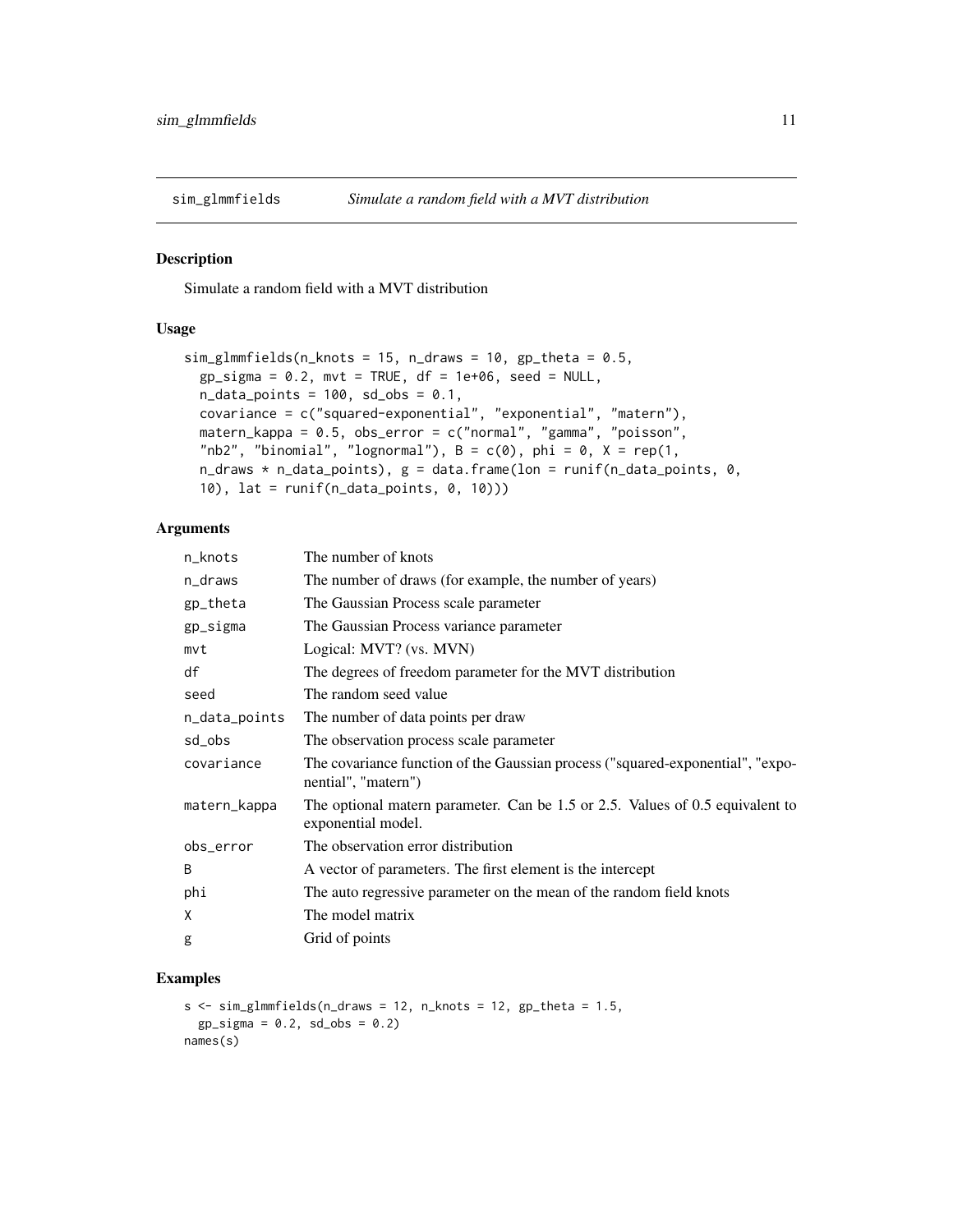<span id="page-11-0"></span>

#### Description

Return a vector of parameters

#### Usage

```
stan_pars(obs_error, estimate_df = TRUE, est_temporalRE = FALSE,
 estimate_ar = FALSE, fixed_intercept = FALSE, save_log_lik = FALSE)
```
#### Arguments

| obs_error       | The observation error distribution                                                                                                                                                                            |  |
|-----------------|---------------------------------------------------------------------------------------------------------------------------------------------------------------------------------------------------------------|--|
| estimate df     | Logical indicating whether the degrees of freedom parameter should be esti-<br>mated                                                                                                                          |  |
|                 | est_temporalRE Logical: estimate a random walk for the time variable?                                                                                                                                         |  |
| estimate_ar     | Logical indicating whether the ar parameter should be estimated                                                                                                                                               |  |
| fixed_intercept |                                                                                                                                                                                                               |  |
|                 | Should the intercept be fixed?                                                                                                                                                                                |  |
| save_log_lik    | Logical: should the log likelihood for each data point be saved so that informa-<br>tion criteria such as LOOIC or WAIC can be calculated? Defaults to FALSE so<br>that the size of model objects is smaller. |  |
|                 |                                                                                                                                                                                                               |  |

<span id="page-11-2"></span>student\_t *Student-t and half-t priors*

#### <span id="page-11-1"></span>Description

Student-t and half-t priors. Note that this can be used to represent an effectively normal distribution prior by setting the first argument (the degrees of freedom parameter) to a large value (roughly 50 or above).

#### Usage

```
student_t(df = 3, location = 0, scale = 1)
```
half\_t(df = 3, location =  $0$ , scale = 1)

#### Arguments

| df       | Degrees of freedom parameter |
|----------|------------------------------|
| location | Location parameter           |
| scale    | Scale parameter              |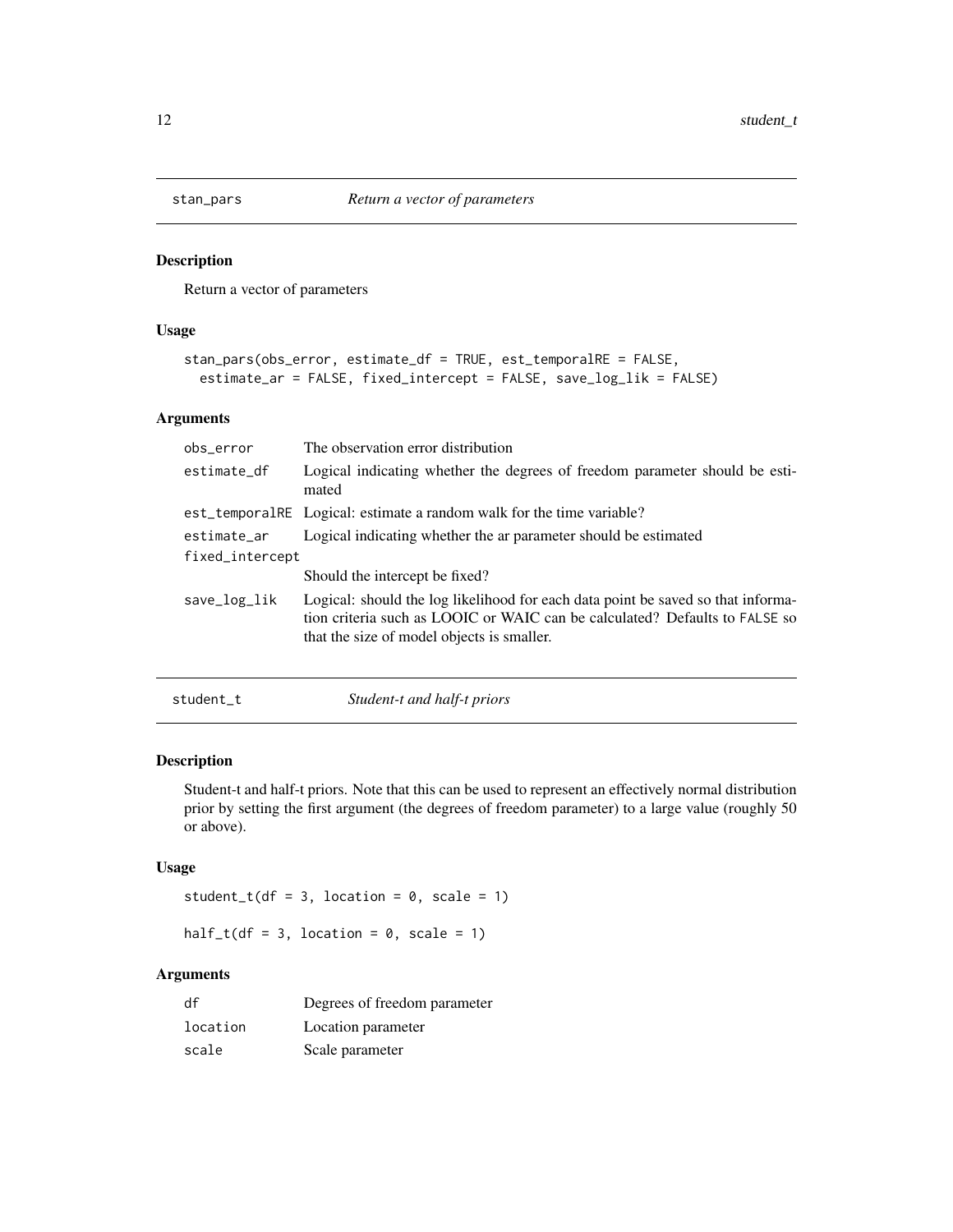#### <span id="page-12-0"></span>tidy the contract of the contract of the contract of the contract of the contract of the contract of the contract of the contract of the contract of the contract of the contract of the contract of the contract of the contr

# Examples

student\_t(3, 0, 1) half\_t(3, 0, 1)

tidy *Tidy model output*

## Description

Tidy model output

#### Usage

tidy $(x, \ldots)$ 

## S3 method for class 'glmmfields' tidy(x, ...)

# Arguments

| x        | Output from glmmfields() |
|----------|--------------------------|
| $\cdots$ | Other arguments          |